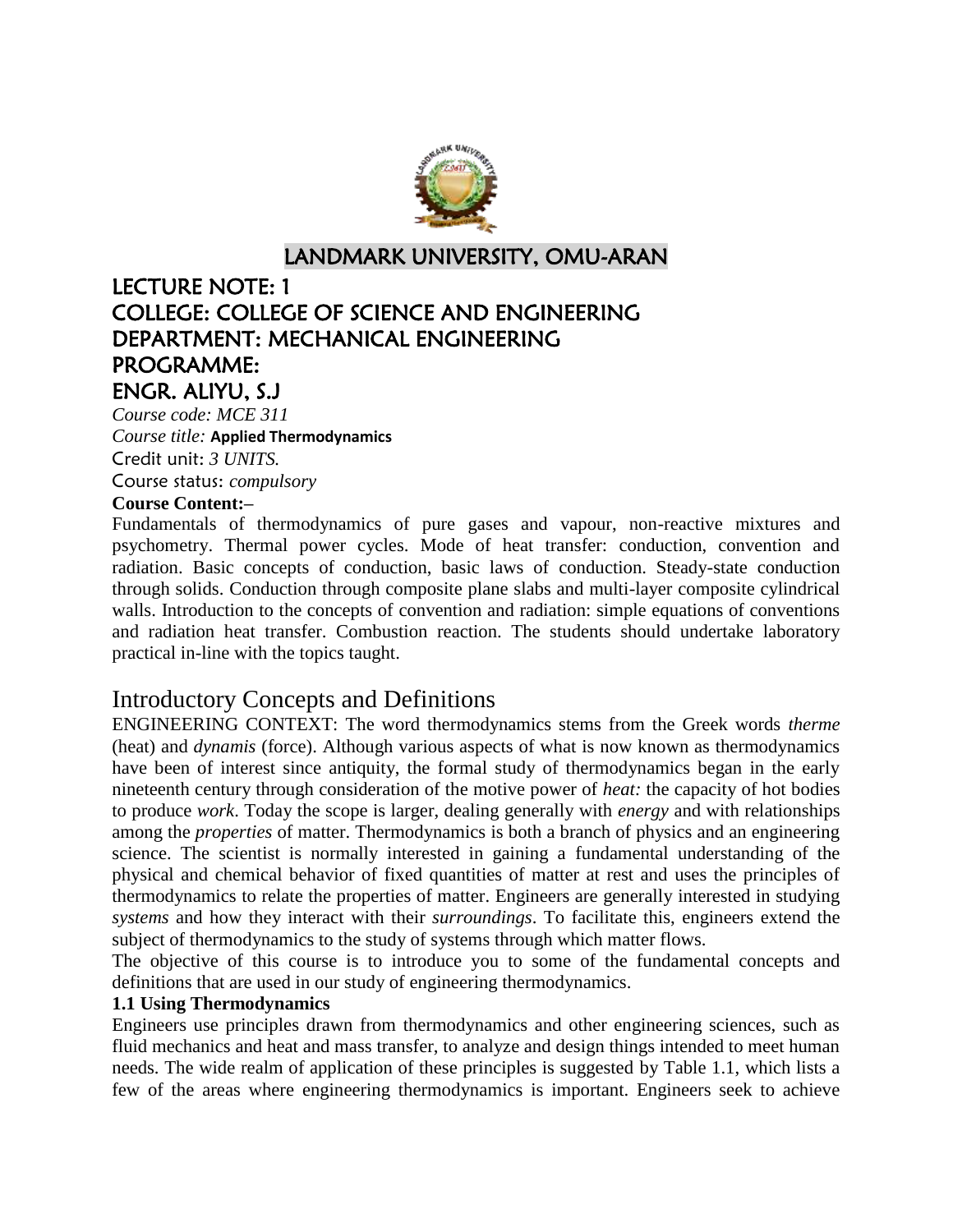improved designs and better performance, as measured by factors such as an increase in the output of some desired product, a reduced input of a scarce resource, a reduction in total costs, or a lesser environmental impact. The principles of engineering thermodynamics play an important part in achieving these goals.

TABLE 1.1 Selected Areas of Application of Engineering Thermodynamics

Automobile engines

Turbines

Compressors, pumps

Fossil- and nuclear-fueled power stations

Propulsion systems for aircraft and rockets

Combustion systems

Cryogenic systems, gas separation, and liquefaction Heating, ventilating, and air-conditioning systems

- Vapor compression and absorption refrigeration
- Heat pumps

Cooling of electronic equipment

Alternative energy systems

- Fuel cells
- Thermoelectric and thermionic devices
- Magnetohydrodynamic (MHD) converters
- Solar-activated heating, cooling, and power generation
- Geothermal systems
- Ocean thermal, wave, and tidal power generation
- Wind power

Biomedical applications

- Life-support systems
- Artificial organs



**International Space Station**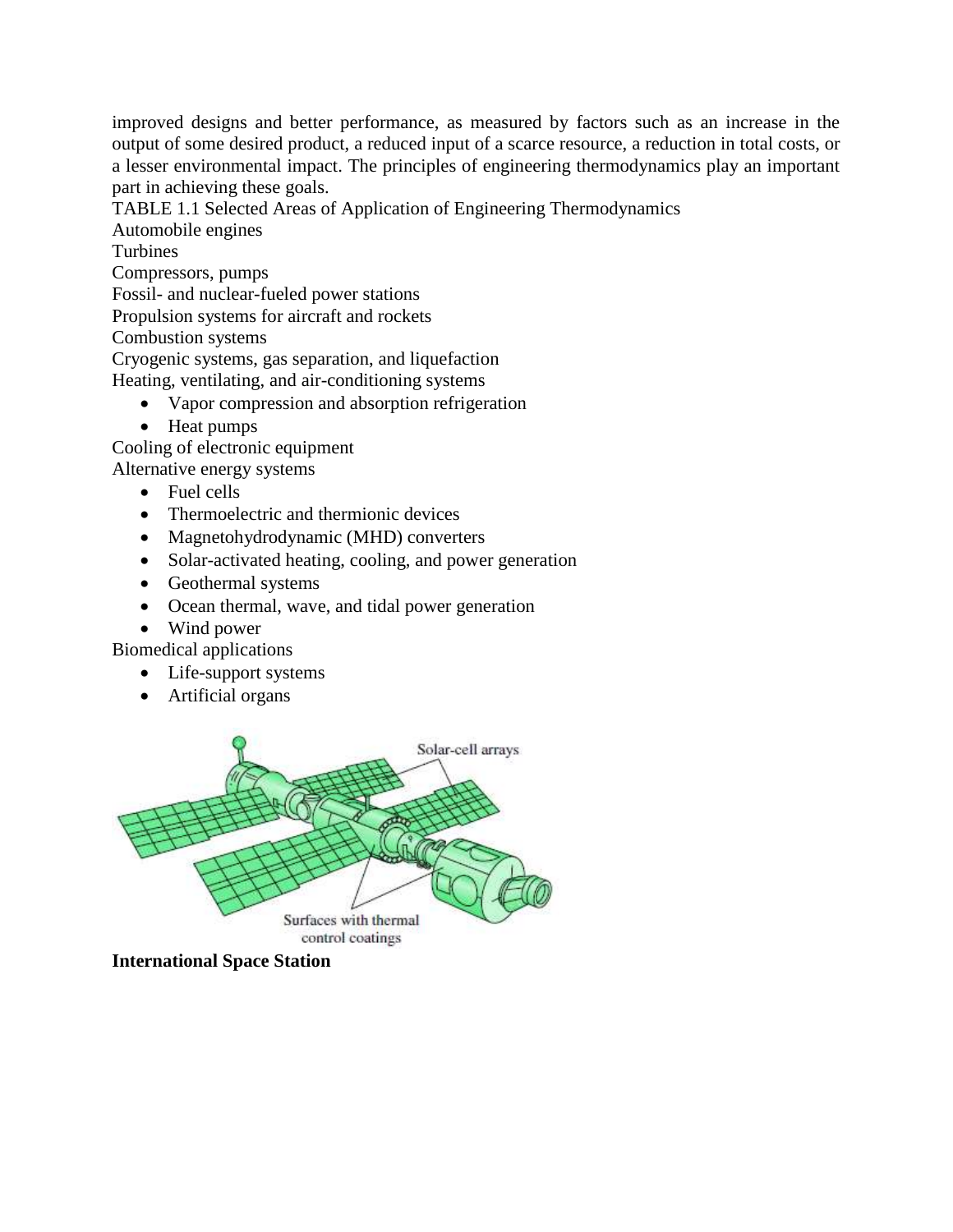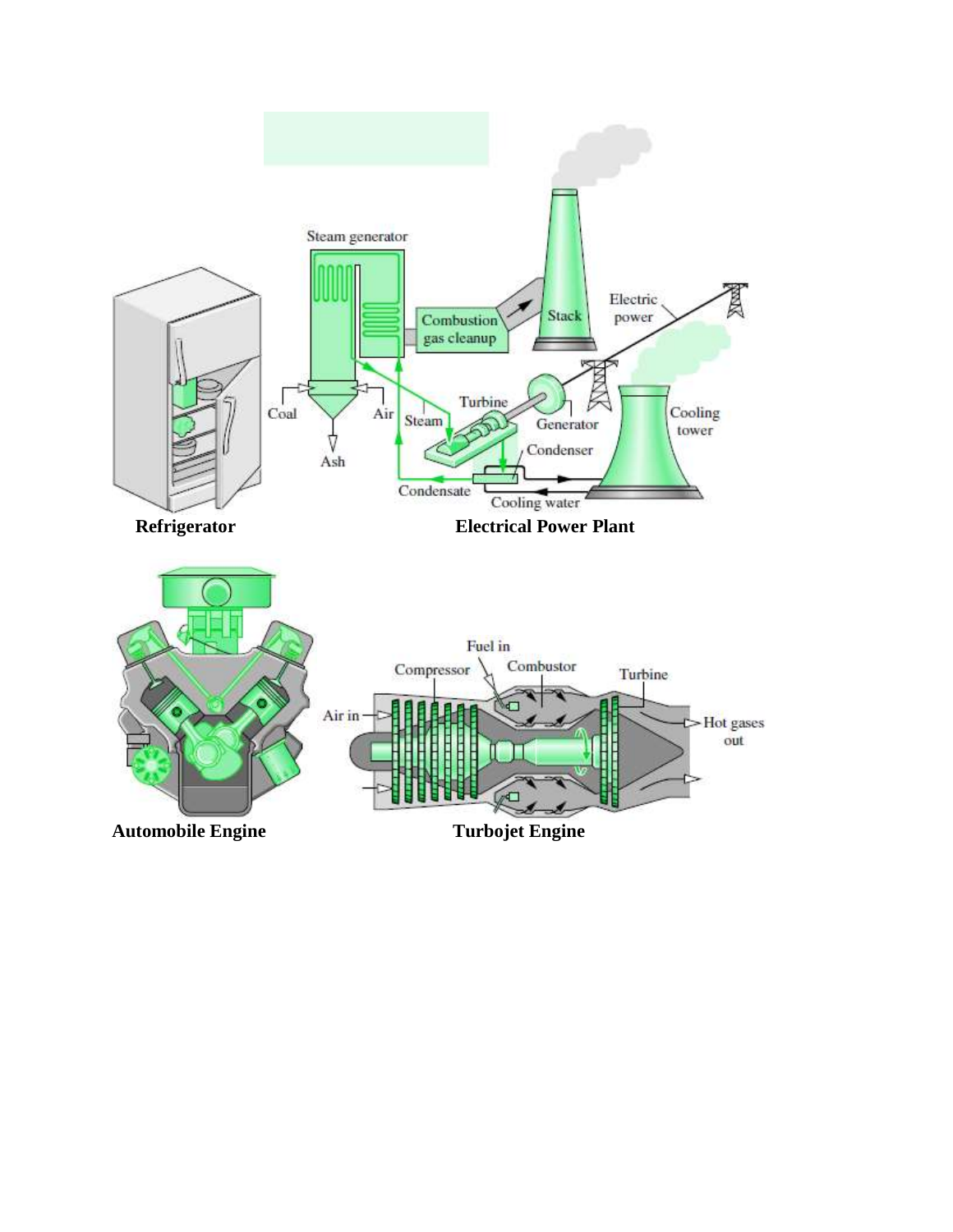

**Biomedical applications.**

#### **1.2 Defining Systems**

An important step in any engineering analysis is to describe precisely what is being studied. In mechanics, if the motion of a body is to be determined, normally the first step is to define a *free body* and identify all the forces exerted on it by other bodies. Newton's second law of motion is then applied. In thermodynamics the term *system* is used to identify the subject of the analysis. Once the system is defined and the relevant interactions with other systems are identified, one or more physical laws or relations are applied. The *system* is whatever we want to study. It may be as simple as a free body or as complex as an entire chemical refinery. We may want to study a quantity of matter contained within a closed, rigid-walled tank, or we may want to consider something such as a pipeline through which natural gas flows. The composition of the matter inside the system may be fixed or may be changing through chemical or nuclear reactions. The shape or volume of the system being analyzed is not necessarily constant, as when a gas in a cylinder is compressed by a piston or a balloon is inflated. Everything external to the system is considered to be part of the system's *surroundings.*

The system is distinguished from its surroundings by a specified *boundary,* which may be at rest or in motion. You will see that the interactions between a system and its surroundings, which take place across the boundary, play an important part in engineering thermodynamics.

It is essential for the boundary to be delineated carefully before proceeding with any thermodynamic analysis. However, the same physical phenomena often can be analyzed in terms of alternative choices of the system, boundary, and surroundings. The choice of a particular boundary defining a particular system is governed by the convenience it allows in the subsequent analysis.

### TYPES OF SYSTEMS

Two basic kinds of systems are distinguished in this course. These are referred to, respectively, as *closed systems* and *control volumes*. A closed system refers to a fixed quantity of matter, whereas a control volume is a region of space through which mass may flow. A *closed system* is defined when a particular quantity of matter is under study. A closed system always contains the same matter. There can be no transfer of mass across its boundary. A special type of closed system that does not interact in any way with its surroundings is called an *isolated system.* Figure 1, shows a gas in a piston–cylinder assembly. When the valves are closed, we can consider the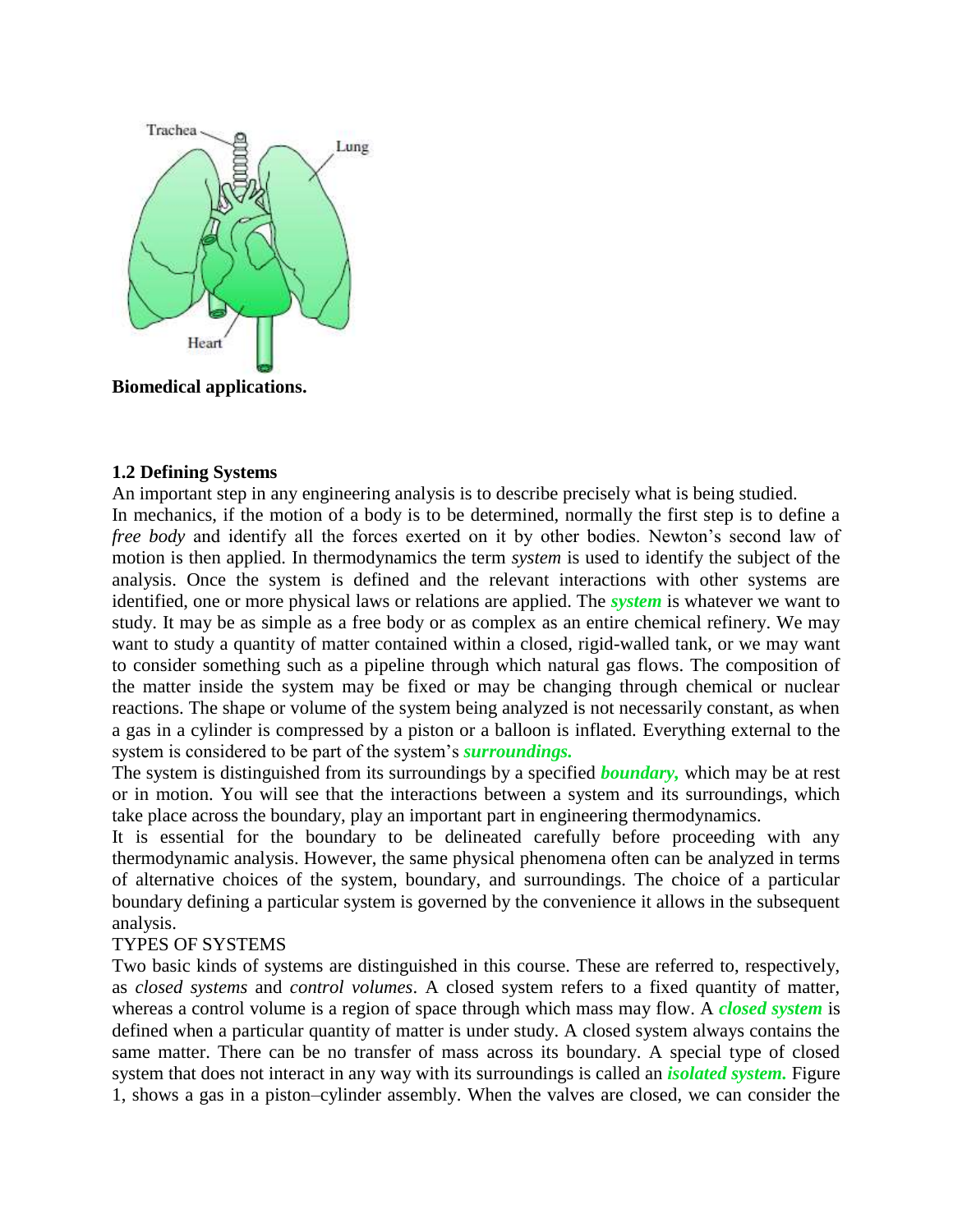gas to be a closed system. The boundary lies just inside the piston and cylinder walls, as shown by the dashed lines on the figure.



Figure 1. Closed system: A gas in a piston–cylinder assembly.

The portion of the boundary between the gas and the piston moves with the piston. No mass would cross this or any other part of the boundary. In subsequent sections of this book, thermodynamic analyses are made of devices such as turbines and pumps through which mass flows. These analyses can be conducted in principle by studying a particular quantity of matter, a closed system, as it passes through the device. In most cases it is simpler to think instead in terms of a given region of space through which mass flows. With this approach, a *region* within a prescribed boundary is studied. The region is called a *control volume.* Mass may cross the boundary of a control volume. A diagram of an engine is shown in Fig. 2*a*. The dashed line defines a control volume that surrounds the engine. Observe that air, fuel, and exhaust gases cross the boundary. A schematic such as in Fig. 2*b* often suffices for engineering analysis.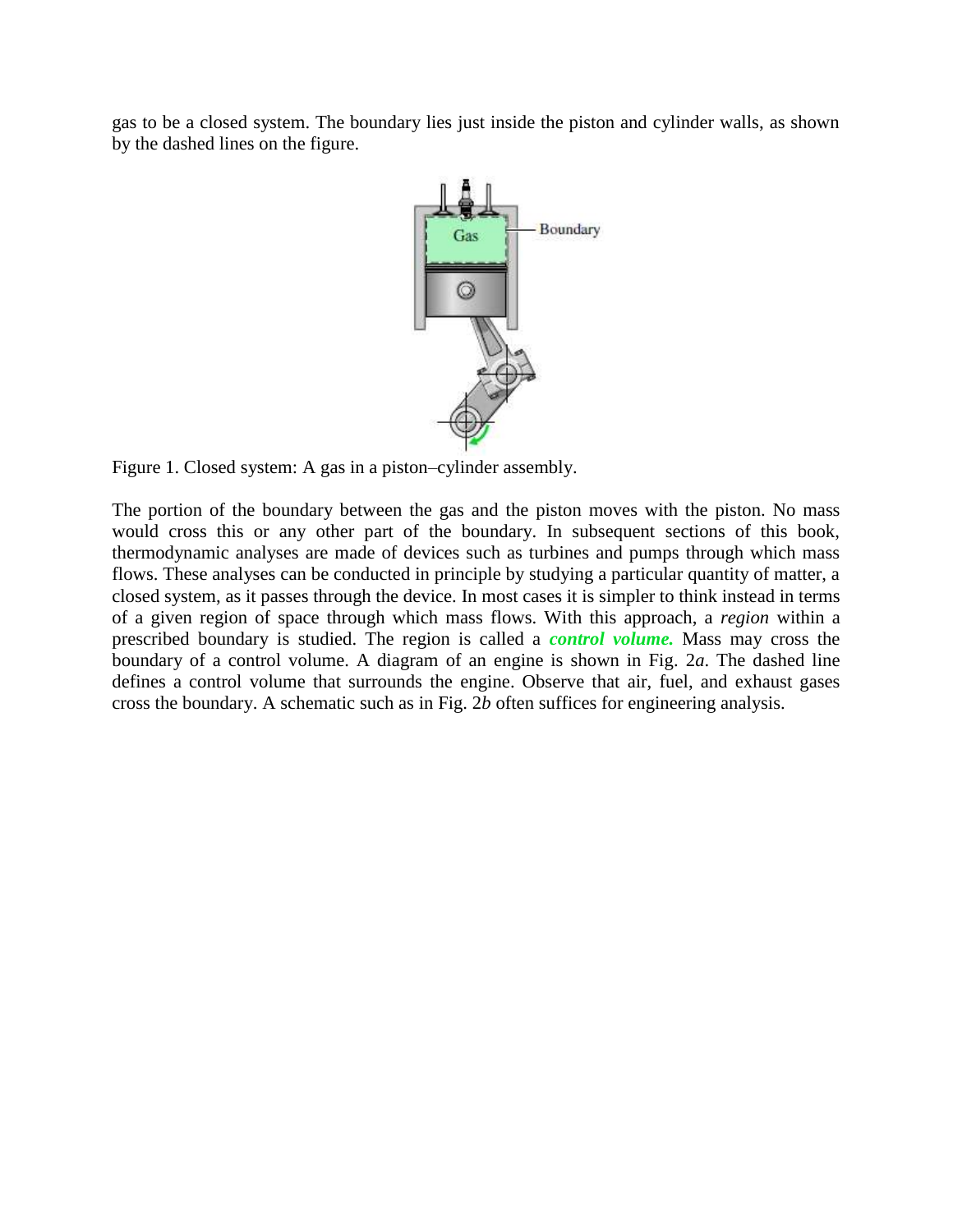

Figure 2. Example of a control volume (open system). An automobile engine.

The term *control mass* is sometimes used in place of closed system, and the term *open system* is used interchangeably with control volume. When the terms control mass and control volume are used, the system boundary is often referred to as a *control surface*. In general, the choice of system boundary is governed by two considerations: (1) what is known about a possible system, particularly at its boundaries, and (2) the objective of the analysis. *for example..* Figure 3 shows a sketch of an air compressor connected to a storage tank. The system boundary shown on the figure encloses the compressor, tank, and all of the piping. This boundary might be selected if the electrical power input were known, and the objective of the analysis were to determine how long the compressor must operate for the pressure in the tank to rise to a specified value. Since mass crosses the boundary, the system would be a control volume. A control volume enclosing only the compressor might be chosen if the condition of the air entering and exiting the compressor were known, and the objective were to determine the electric power input.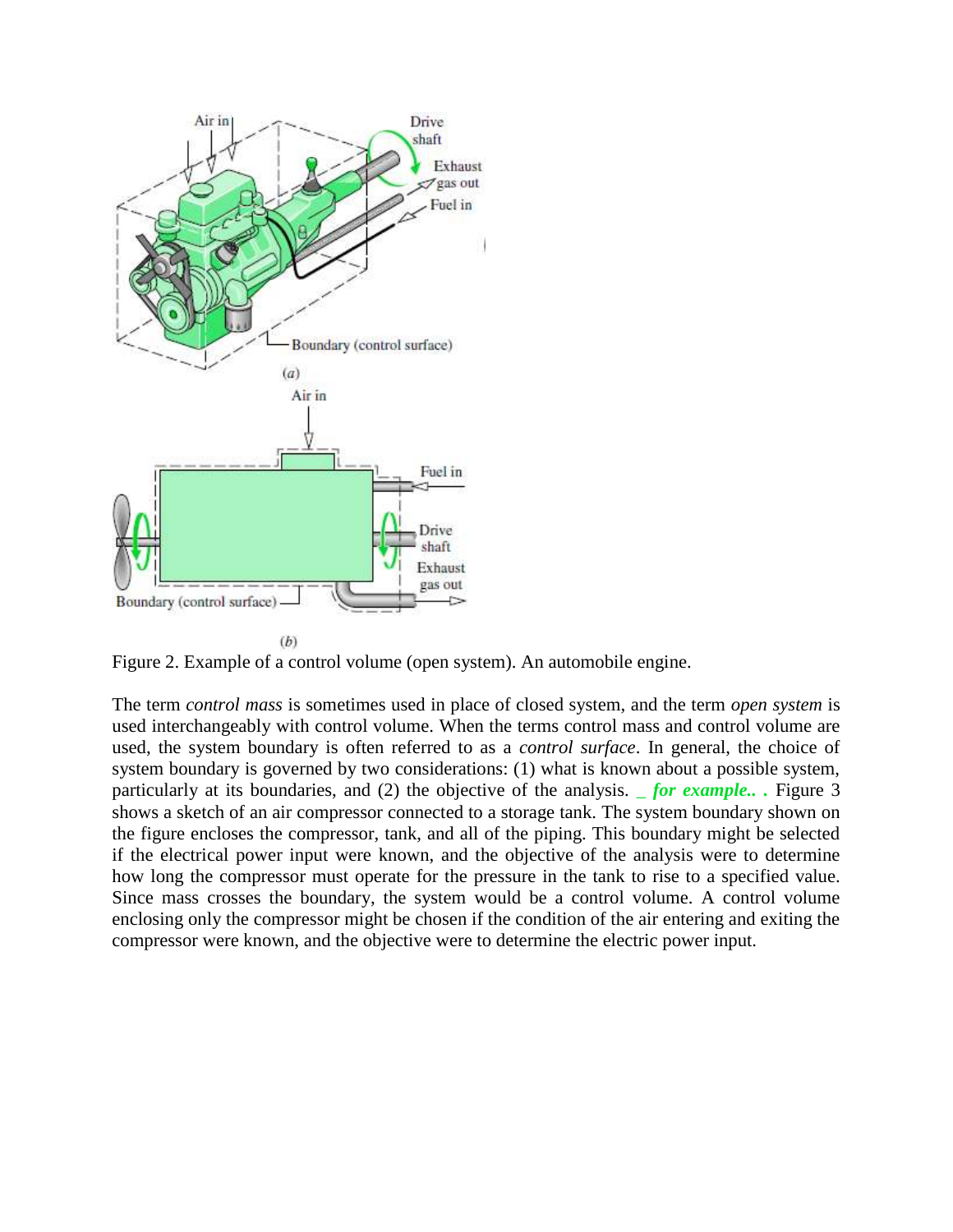

Figure 3: Air compressor and storage tank.

#### **PROPERTY, STATE, AND PROCESS**

To describe a system and predict its behavior requires knowledge of its properties and how those properties are related. A *property* is a macroscopic characteristic of a system such as mass, volume, energy, pressure, and temperature to which a numerical value can be assigned at a given time without knowledge of the previous behavior (*history*) of the system. Many other properties are considered during the course of our study of engineering thermodynamics. Thermodynamics also deals with quantities that are not properties, such as mass flow rates and energy transfers by work and heat. The word *state* refers to the condition of a system as described by its properties. Since there are normally relations among the properties of a system, the state often can be specified by providing the values of a subset of the properties. All other properties can be determined in terms of these few. When any of the properties of a system change, the state changes and the system is said to have undergone a *process.* A process is a transformation from one state to another. However, if a system exhibits the same values of its properties at two different times, it is in the same state at these times. A system is said to be at *steady state* if none of its properties changes with time. A *thermodynamic cycle* is a sequence of processes that begins and ends at the same state. At the conclusion of a cycle all properties have the same values they had at the beginning. Consequently, over the cycle the system experiences no *net*  change of state. Cycles that are repeated periodically play prominent roles in many areas of application. For example, steam circulating through an electrical power plant executes a cycle. At a given state each property has a definite value that can be assigned without knowledge of how the system arrived at that state. Therefore, the change in value of a property as the system is altered from one state to another is determined solely by the two end states and is independent of the particular way the change of state occurred. That is, the change is independent of the details of the process. Conversely, if the value of a quantity is independent of the process between two states, then that quantity is the change in a property. This provides a test for determining whether a quantity is a property: *A quantity is a property if its change in value between two states is independent of the process.* It follows that if the value of a particular quantity depends on the details of the process, and not solely on the end states, that quantity cannot be a property.